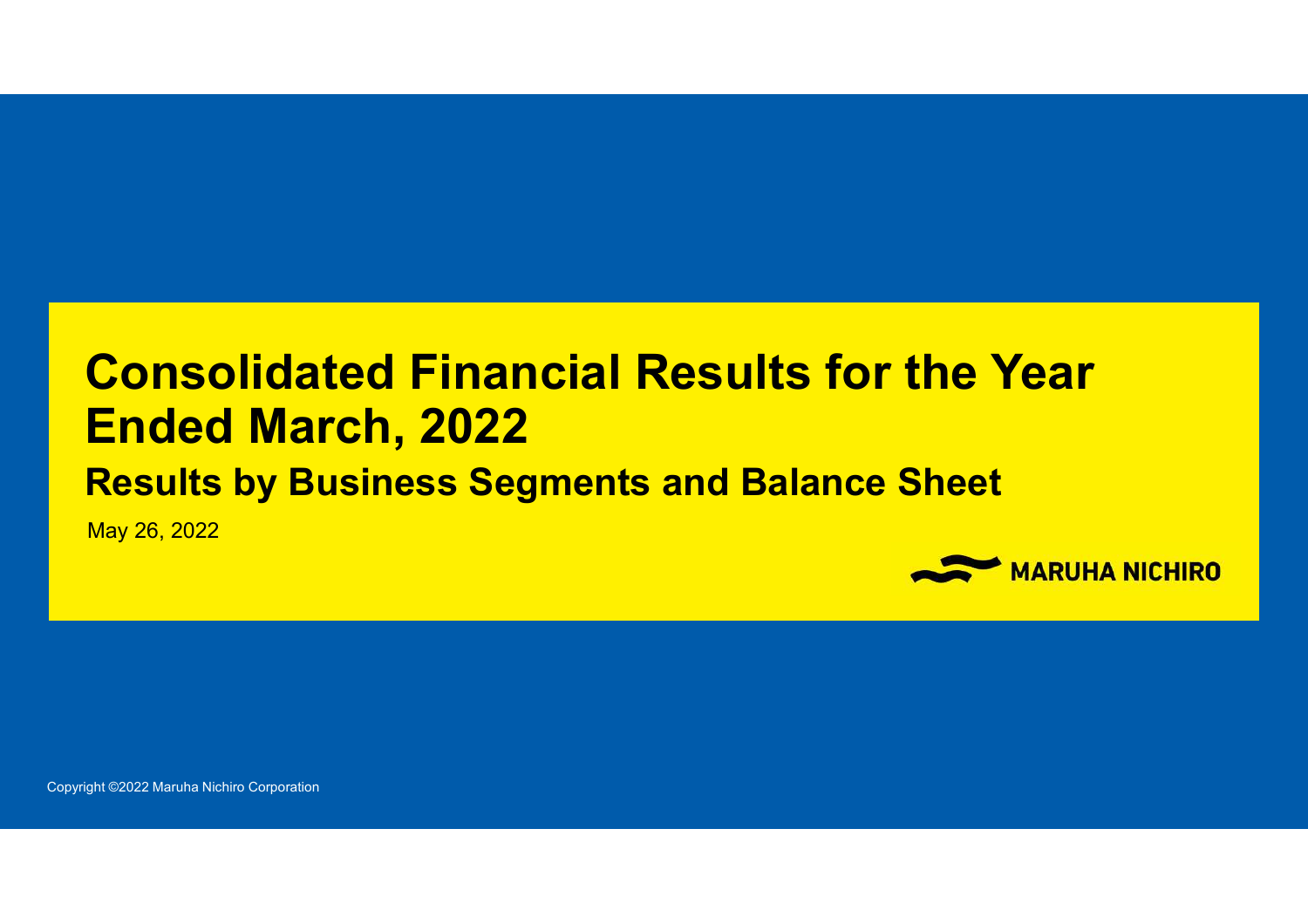### **1. Consolidated Statement of Income**

**Mar/22 Mar/21 Change Net Sales 866.7 809.1 57.7 Cost of Sales 746.2 700.5 45.7 Gross profit 120.5 108.5 12.0 Expense 96.7 92.4 4.3 Operating Income 23.8 16.2 7.6 Non-operating Revenues 6.0 4.3 1.7 Non-operating Expenses 2.3 2.4 -0.1 Ordinary Income 27.6 18.1 9.5 Extraordinary Income 2.2 0.2 2.0 Extraordinary Loss 2.2 7.8 -5.6 Income before Tax 27.5 10.5 17.0 Taxes 7.2 1.6 5.6 Profit attributable to non-controlling interests 3.4 3.1 0.3 Profit attributable to owners of parent 16.9 5.8 11.1 (JPY in Billions)**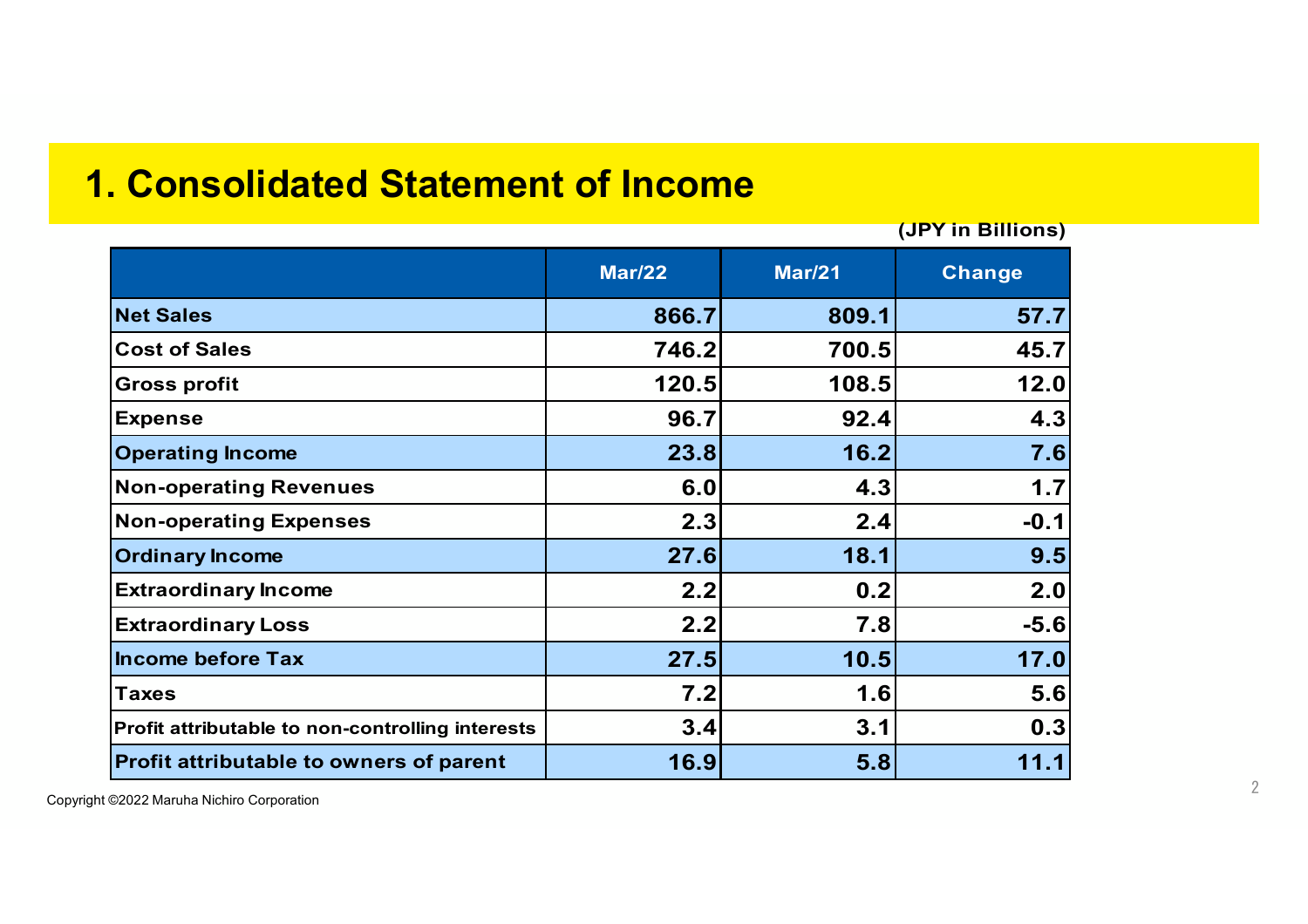### **2. Results vs. Forecast by Business Segments/Units**

**Mar/22 Mar/21 Change Full year Forecast 4Q/Fyf Mar/22 Mar/21 Change Full year Forecast 4Q/Fyf Fishery Business** 31.5 30.3 1.2 29.0 109% 0.3 0.7 -0.4 1.1 27% **Aquaculture Business** | 14.6 | 12.7 | 1.9 | 13.3 | 110% | 0.0 | -2.3 | 2.3 | -1.4 **Marine Products Trading** 159.8 152.1 7.7 147.8 108% 4.0 3.3 0.7 3.2 125% **Marine Products Wholesaling** 188.9 168.2 20.7 174.4 108% 0.9 -0.2 1.1 0.5 180% **Overseas Business** 147.9 134.5 13.4 134.6 110% 8.7 3.3 5.4 4.9 178% 542.7 497.8 44.9 499.1 109% 13.8 4.7 9.1 8.3 166% **Consumer Frozen Foods Business** 52.9 51.2 1.7 50.6 105% 1.5 2.1 -0.5 1.9 79% **Consumer Processed Foods Business** 33.2 33.7 -0.5 35.8 93% 2.1 2.5 -0.4 2.4 88% **Institutional Foods Business** 120.7 110.9 9.8 119.0 101% 2.1 1.0 1.0 2.2 95% **Meat and Products Business** 71.1 69.0 2.1 68.8 103% 0.7 0.2 0.5 1.0 70% **Foods & Fine Chemicals** 18.1 17.5 0.6 18.0 101% 1.5 1.8 -0.3 1.9 79% 296.0 282.1 13.8 292.2 101% 7.8 7.5 0.3 9.4 83% **Logistics Logistics** 14.6 15.6 -1.0 16.5 88% 1.1 2.1 -1.0 1.8 61% 13.4 13.5 -0.1 12.2 110% 0.7 1.2 -0.6 0.5 140% -| -| -| -| 0.3| 0.6| -0.2| 0.0| -866.7 809.1 57.7 820.0 106% 23.8 16.2 7.6 20.0 119% **Segment Sub Total Unit Net Sales (After applying revenue recognition) Operating Income Segment Marine Products Business Processed Foods Business Segment Sub Total Others Common Cost Total**

**(JPY in Billions)**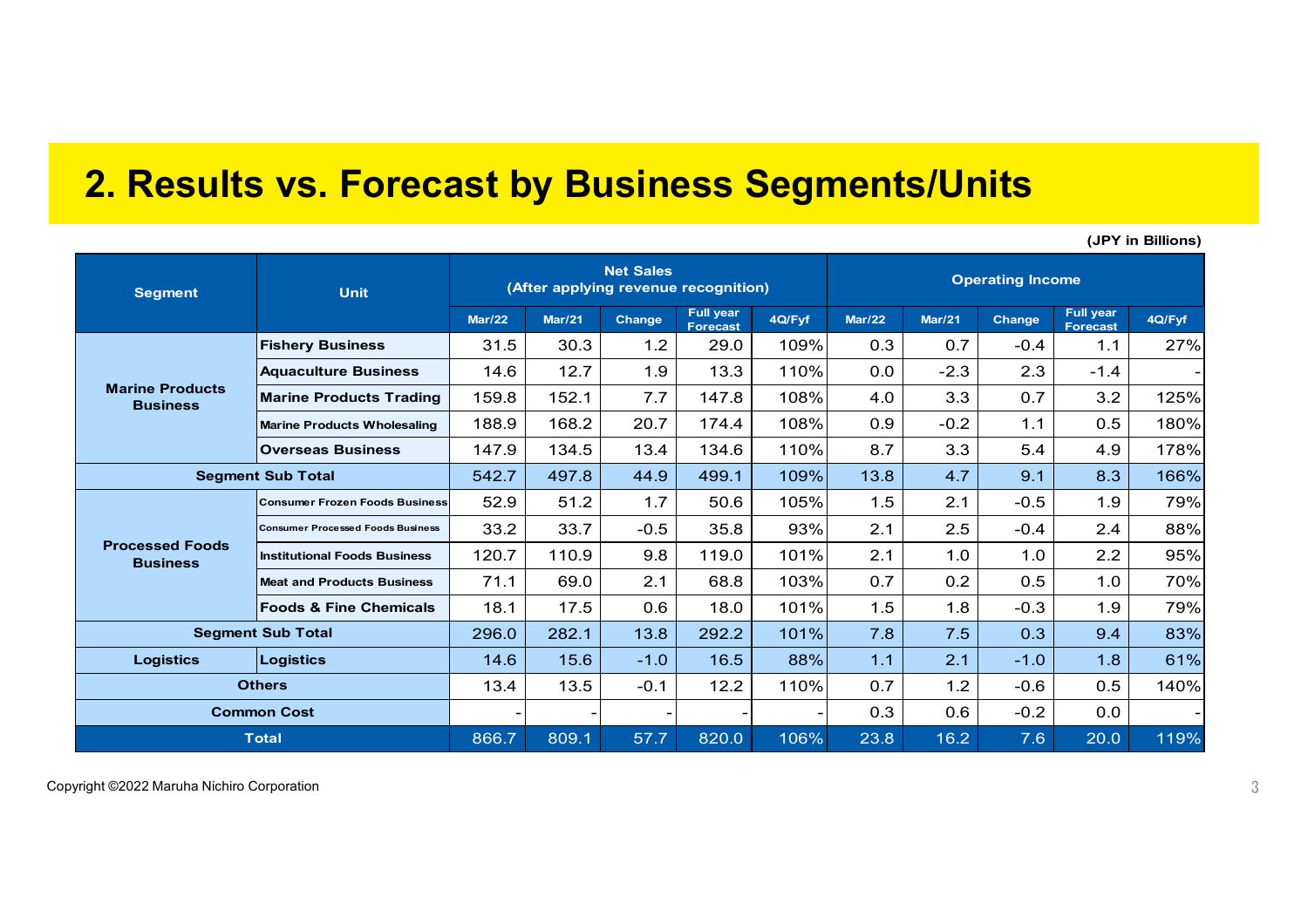### **3. Net Sales / Operating Income by Business Segment**



The "Accounting Standard for Revenue Recognition" (ASBJ Statement No. 29, March 31, 2020) has been applied from the first quarter of this current fiscal year. As the said accounting standards are applied retrospectively, comparisons and analysis with the same period of the previous FY and the previous consolidated FY are made based on figures after the retroactive application of the accounting standards.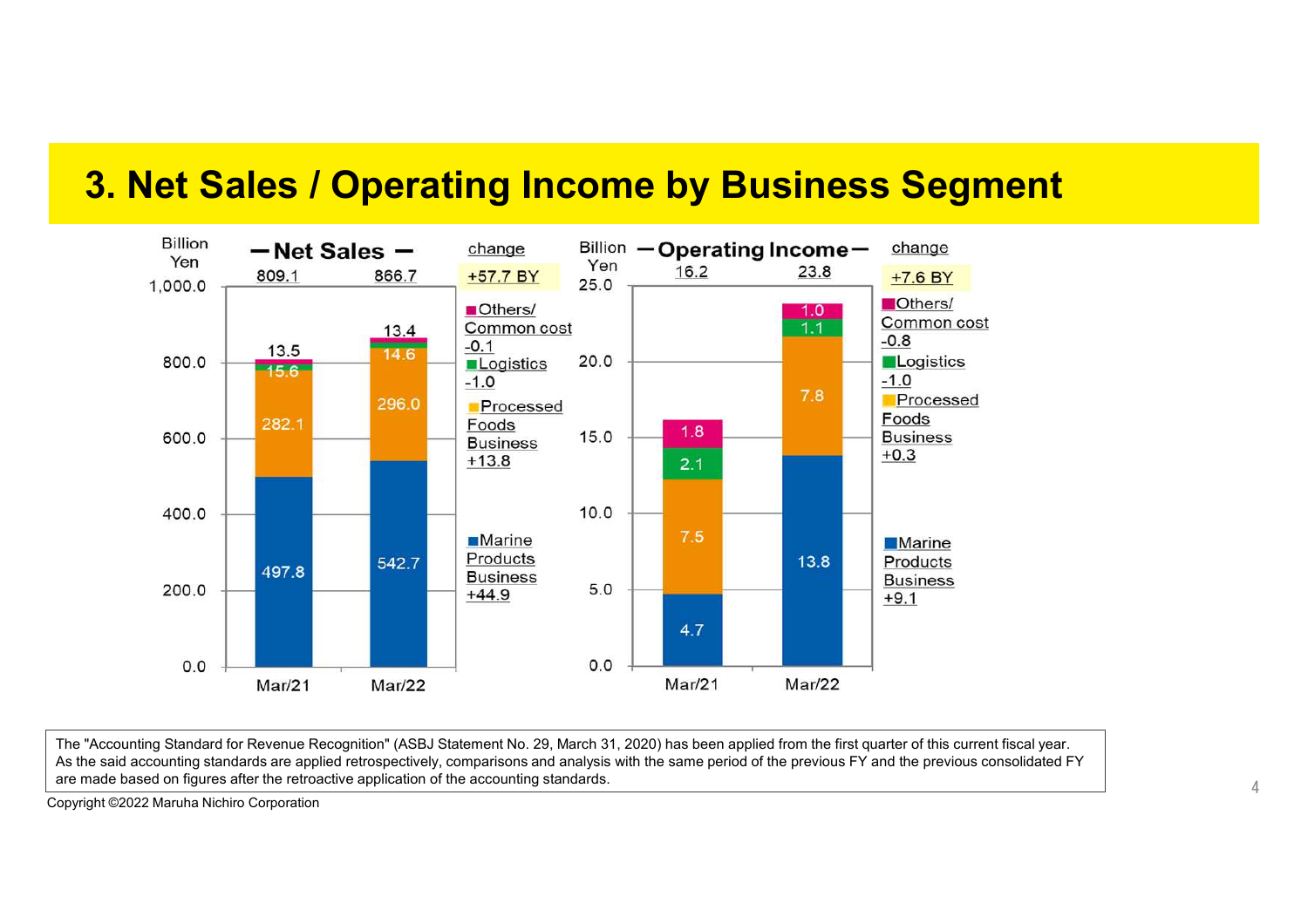| 4-1. Marine Products Business |  |
|-------------------------------|--|
|-------------------------------|--|

| וכווטוווט ווו וטן                         |                                    |                                                             |        |               |                         |        |        |
|-------------------------------------------|------------------------------------|-------------------------------------------------------------|--------|---------------|-------------------------|--------|--------|
| <b>Segment</b>                            | <b>Unit</b>                        | <b>Net Sales</b><br>(After applying revenue<br>recognition) |        |               | <b>Operating Income</b> |        |        |
|                                           |                                    | <b>Mar/22</b>                                               | Mar/21 | <b>Change</b> | Mar/22                  | Mar/21 | Change |
| <b>Marine Products</b><br><b>Business</b> | <b>Fishery Business</b>            | 31.5                                                        | 30.3   | 1.2           | 0.3                     | 0.7    | $-0.4$ |
|                                           | <b>Aquaculture Business</b>        | 14.6                                                        | 12.7   | 1.9           | 0.0                     | $-2.3$ | 2.3    |
|                                           | <b>Marine Products Trading</b>     | 159.8                                                       | 152.1  | 7.7           | 4.0                     | 3.3    | 0.7    |
|                                           | <b>Marine Products Wholesaling</b> | 188.9                                                       | 168.2  | 20.7          | 0.9                     | $-0.2$ | 1.1    |
|                                           | <b>Overseas Business</b>           | 147.9                                                       | 134.5  | 13.4          | 8.7                     | 3.3    | 5.4    |
| <b>Segment Sub Total</b>                  |                                    | 542.7                                                       | 497.8  | 44.9          | 13.8                    | 4.7    | 9.1    |

【Business Overview】

**Fishery Business**:Net sales increased due to increased sales of horse mackerel etc. in New Zealand, however, operating income decreased due to a decrease in sales as a result of low carry-over stock of Patagonian toothfish, a highly profitable product in Australia.

**Aquaculture Business**:Net sales increased due to higher sales volume and improved selling prices of tuna, mainly to major wholesalers, GMS and SM, as well as higher yellowtail market prices. Further, lower costs of tuna resulted in a significant improvement in operating income.

**Marine Products Trading**:As a result of securing products through various purchasing routes and expanding sales to GMS, SM, home delivery services, medical institutions and elderly care facilities, unit sales prices of fish have increased, resulting in higher net sales and operating income.

**Marine Products Wholesaling**:Net sales and operating income increased due to sales expansion to mass retailers utilizing in-house processing functions, higher unit sales prices of frozen products, and improved profit margins.

**Overseas Business**:**N. America:** Decrease in net sales and increase in op. income due to withdrawal from the salmon business in North America and increase in sales price of Alaska Pollack products / **Europe:** Significant increase in net sales and op. income due to additional investment in our European sales company and increase in sales / **Asia:** Overall net sales and op. income increased due to higher sales from the acquisition of a processing and sales company in Vietnam and higher pet food sales in Thailand, in addition to lower raw material prices.

**(JPY in Billions)**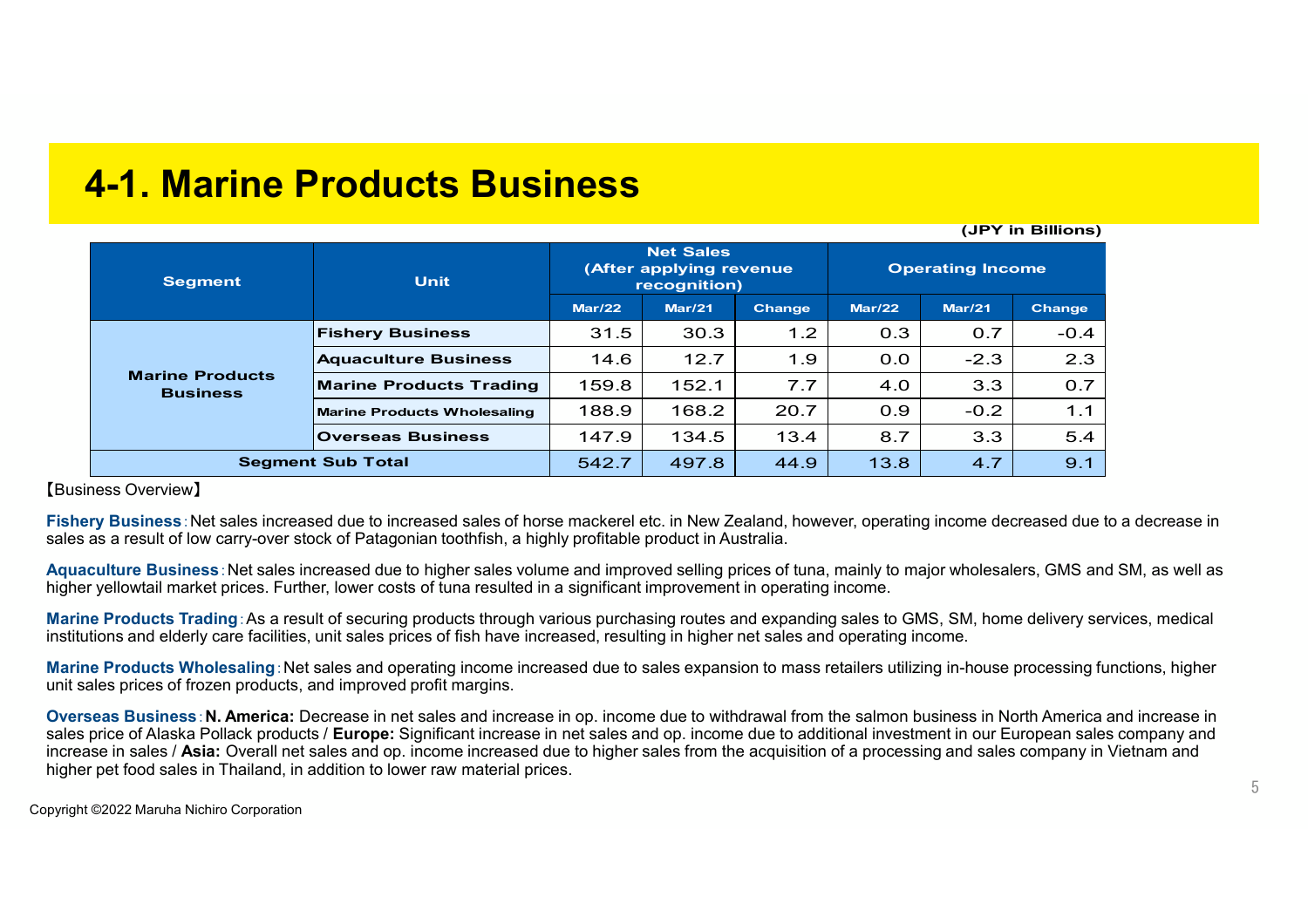| <b>4-2. Processed Foods Business</b> |  |  |
|--------------------------------------|--|--|
|--------------------------------------|--|--|

| <b>Segment</b>                            | <b>Unit</b>                           |        | <b>Net Sales</b><br>(After applying revenue)<br>recognition) |               | <b>Operating Income</b> |        |               |
|-------------------------------------------|---------------------------------------|--------|--------------------------------------------------------------|---------------|-------------------------|--------|---------------|
|                                           |                                       | Mar/22 | <b>Mar/21</b>                                                | <b>Change</b> | Mar/22                  | Mar/21 | <b>Change</b> |
| <b>Processed Foods</b><br><b>Business</b> | <b>Consumer Frozen Foods Business</b> | 52.9   | 51.2                                                         | 1.7           | 1.5                     | 2.1    | $-0.5$        |
|                                           | Consumer Processed Foods Business     | 33.2   | 33.7                                                         | $-0.5$        | 2.1                     | 2.5    | $-0.4$        |
|                                           | <b>Institutional Foods Business</b>   | 120.7  | 110.9                                                        | 9.8           | 2.1                     | 1.0    | 1.0           |
|                                           | <b>Meat and Products Business</b>     | 71.1   | 69.0                                                         | 2.1           | 0.7                     | 0.2    | 0.5           |
|                                           | <b>Foods &amp; Fine Chemicals</b>     | 18.1   | 17.5                                                         | 0.6           | 1.5                     | 1.8    | $-0.3$        |
| <b>Segment Sub Total</b>                  |                                       | 296.0  | 282.1                                                        | 13.8          | 7.8                     | 7.5    | 0.3           |

【Business Overview】

**Consumer Frozen Foods Business**:Although net sales increased due to growth in mainstay products such as rice, noodles, gratins, and Chinese HMRs, mainly driven by continued demand for at-home consumption, operating income decreased due to higher raw material, ocean freight, and energy costs.

**Consumer Processed Foods Business**: **Dessert:** Favorable weather from summer to early fall and the introduction of products for institutional foods business use led to an increase in net sales and op. income. / **Canned food** : Net sales and op. income decreased due to reaction to increased demand in year before last./ **Fish sausage**: As demand for price cuts intensified in the market, sales also fell, resulting in lower net sales and op. income.

**Institutional Foods Business**:While the impact of COVID-19 remain significant, net sales and operating income increased due to steady sales of HMRs for GMS, SM, CVS, and home delivery services.

**Meat and Products Business**:Net sales and operating income increased as European pork increased in both handling and profit, offsetting the decrease in handling of North American pork, and domestic beef and imported chicken remained strong.

**Food & Fine Chemicals**: Net sales increased due to strong sales of DHA/EPA and chondroitin, but operating income decreased due to the significant impact of freeze-dried products in reaction to the increased demand in the previous year.

Copyright ©2022 Maruha Nichiro Corporation

**(JPY in Billions)**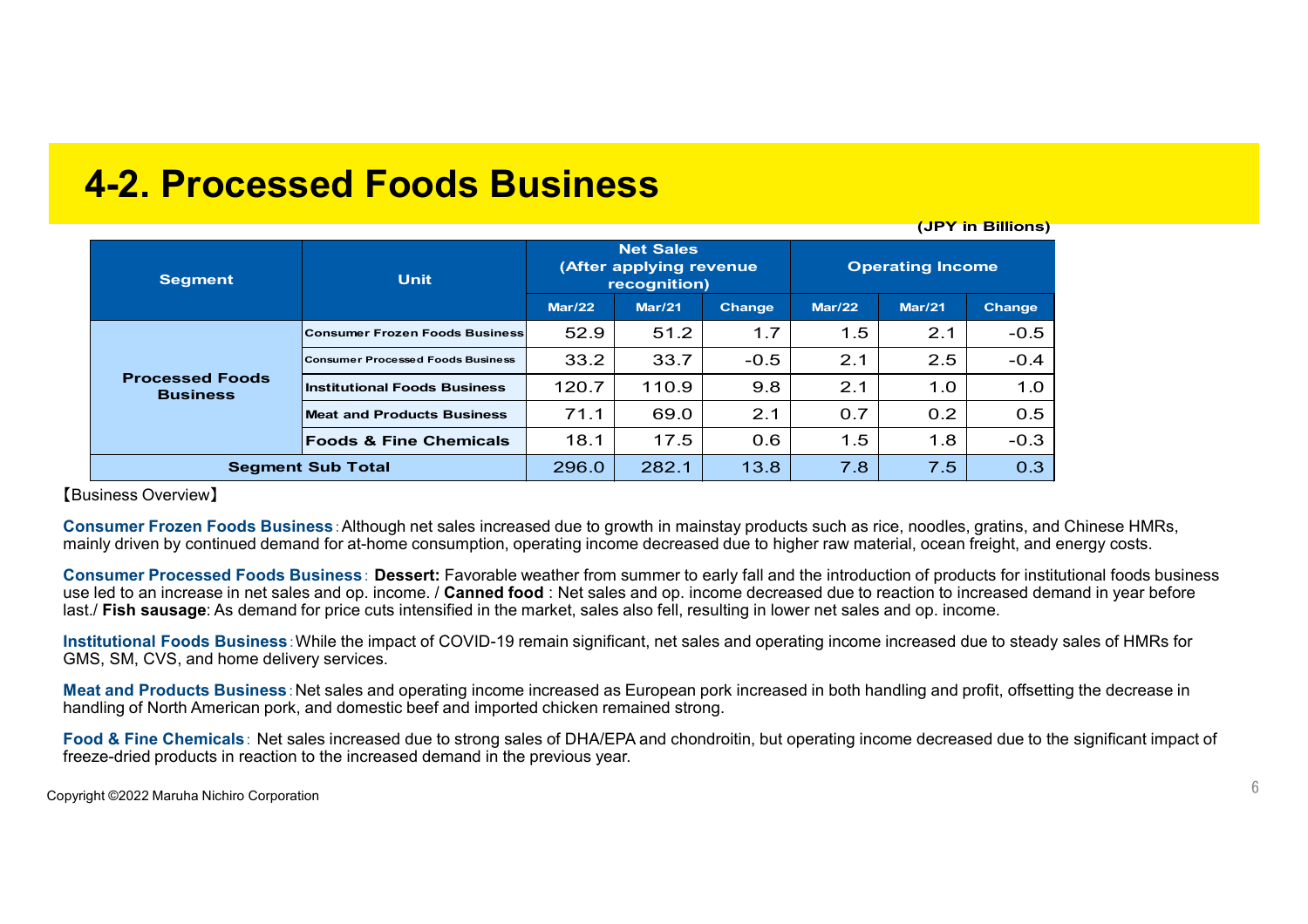## **4-3. Logistics Segment**

**(JPY in Billions)**

| <b>Segment</b>   | <b>Unit</b> | <b>Net Sales</b><br>(After applying revenue<br>recognition) |               |               | <b>Operating Income</b> |                |               |
|------------------|-------------|-------------------------------------------------------------|---------------|---------------|-------------------------|----------------|---------------|
|                  |             | <b>Mar/22</b>                                               | <b>Mar/21</b> | <b>Change</b> | <b>Mar/22</b>           | <b>Mar/21</b>  | <b>Change</b> |
| <b>Logistics</b> | Logistics   | 14.6                                                        | 15.6          | $-1.0$        | 1.1                     | 2 <sub>1</sub> | $-1.0$        |

### 【Business Overview】

**Logistics Business:** Although the volume of incoming goods has been recovering through collection of broader range of cargo including fishery products, meat products and frozen foods, storage inventory remained low and decreased from the previous year.

In addition, depreciation expenses increased due to the opening of the Nagoya Logistics Center in April 2021, resulting in a decrease in net sales and operating income.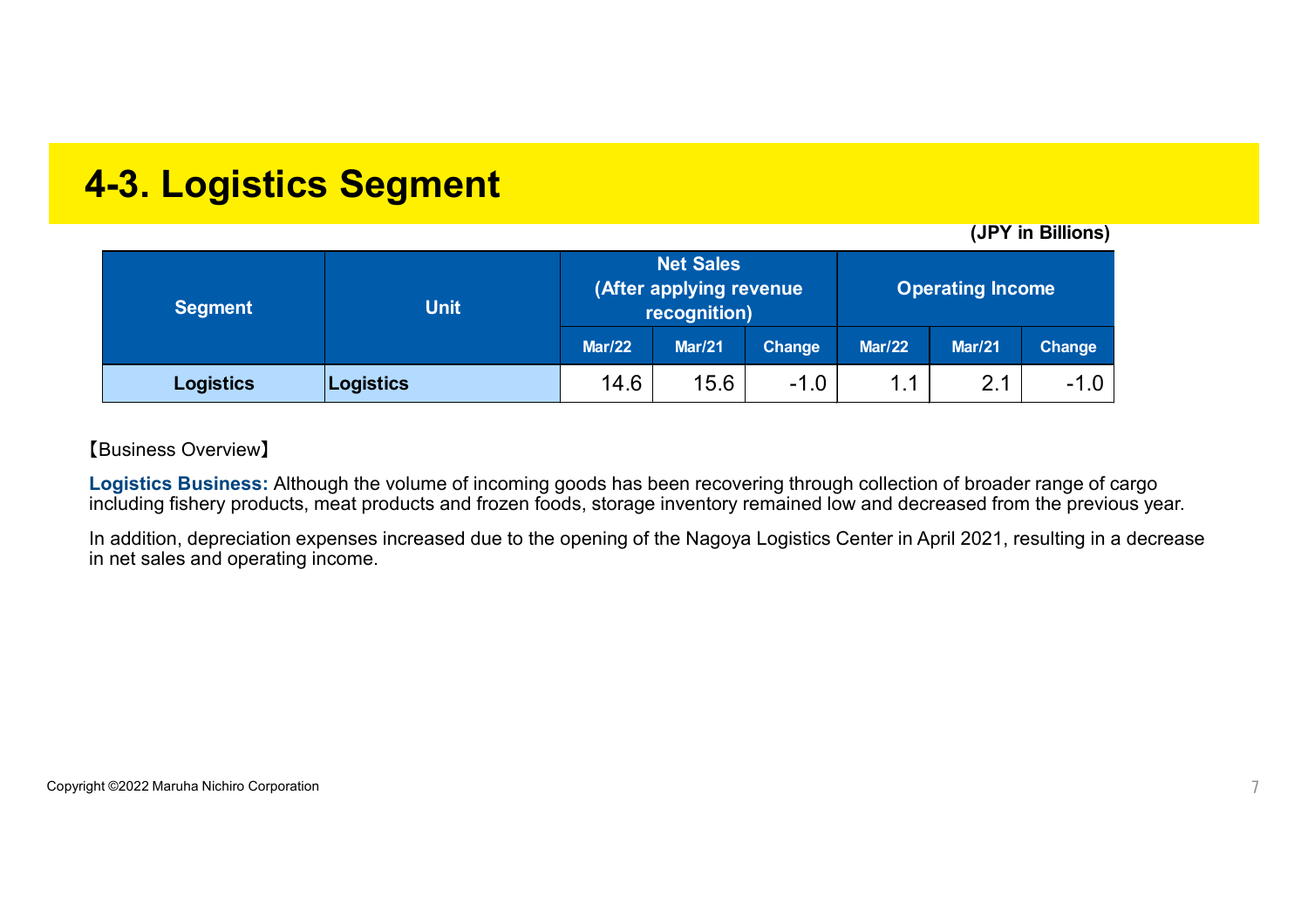### **5. Consolidated Balance Sheet**

**\*"Accounting standard for Revenue recognition" has been applied to March 2021 figures**

#### **(JPY in Billions)**

|                                    | <b>Mar '22</b> | <b>Mar '21</b> | <b>Change</b> |                                       | <b>Mar '22</b> | <b>Mar '21</b> | <b>Change</b> |                                                       |
|------------------------------------|----------------|----------------|---------------|---------------------------------------|----------------|----------------|---------------|-------------------------------------------------------|
| <b>Current assets</b>              | 324.3          | 300.5          | 23.8          | <b>Current liabilities</b>            | 221.5          | 214.0          | 7.6           | Increase in assets (15.7<br>billion yen): Increase in |
| Cash & deposit                     | 25.0           | 31.6           | $-6.6$        | Trade notes & accounts payable        | 36.2           | 34.3           | 2.0           | inventories due to                                    |
| Trade notes & accounts receivable  | 115.4          | 102.6          | 12.7          | Short-term loans payable              | 138.5          | 135.9          | 2.5           | seasonal factors and                                  |
| <b>Inventories</b>                 | 172.7          | 156.6          | 16.1          | <b>Other current liabilities</b>      | 46.8           | 43.8           | 3.1           | accounts receivable.                                  |
| Short-term loans receivable        | 0.3            | 0.3            |               | 0.0   Long-term liabilities           | 139.2          | 152.2          | $-13.1$       | Decrease in liabilities                               |
| Allowance for doubtful receivables | $-0.4$         | $-0.4$         |               | 0.0 Long-term loans payable           | 112.1          | 123.9          | $-11.8$       | (5.5 billion yen): Mainly                             |
| Other current assets               | 11.4           | 9.9            |               | 1.5 Other fixed liabilities           | 27.0           | 28.3           | $-1.3$        | due to a decrease in                                  |
|                                    |                |                |               | <b>Total liabilities</b>              | 360.7          | 366.2          | $-5.5$        | long-term loans payable.                              |
| <b>Fixed assets</b>                | 224.3          | 232.4          | $-8.1$        | Shareholders' equity                  | 153.3          | 138.1          | 15.2          |                                                       |
| Tangible fixed assets              | 140.2          | 147.9          | $-7.7$        | <b>Common stock</b>                   | 20.0           | 20.0           |               |                                                       |
| Intangible fixed assets            | 22.0           | 19.9           | 2.1           | <b>Capital surplus</b>                | 133.4          | 118.2          | 15.2          |                                                       |
| (goodwill)                         | 8.0            | 7.9            | 0.1           | <b>Treasury stock</b>                 | $-0.1$         | $-0.1$         | 0.0           |                                                       |
| Investments & other fixed assets   | 62.0           | 64.5           | $-2.5$        | Other cumulative comprehensive income | 6.9            | 4.4            | 2.5           |                                                       |
|                                    |                |                |               | Non-controlling interests             | 27.7           | 24.2           | 3.6           |                                                       |
|                                    |                |                |               | <b>Total shareholders' equity</b>     | 187.9          | 166.7          | 21.2          |                                                       |
| <b>Total</b>                       | 548.6          | 532.9          | 15.7          | <b>Total</b>                          | 548.6          | 532.9          | 15.7          |                                                       |
| Interest-bearing debt              | 251            | 260            | $-9.2$        | Net Debt to Equity Ratio              | 1.4 $x$        | 1.6 $x$        | 0.2           |                                                       |
| Shareholders' Equity excl. NCI     | 160            | 143            |               | 18 Return on Equity                   | 11.2%          | 4.2%           | 7.0           |                                                       |
| Capital Adequacy Ratio             | 29.2%          | 26.7%          | 2.5           |                                       |                |                |               |                                                       |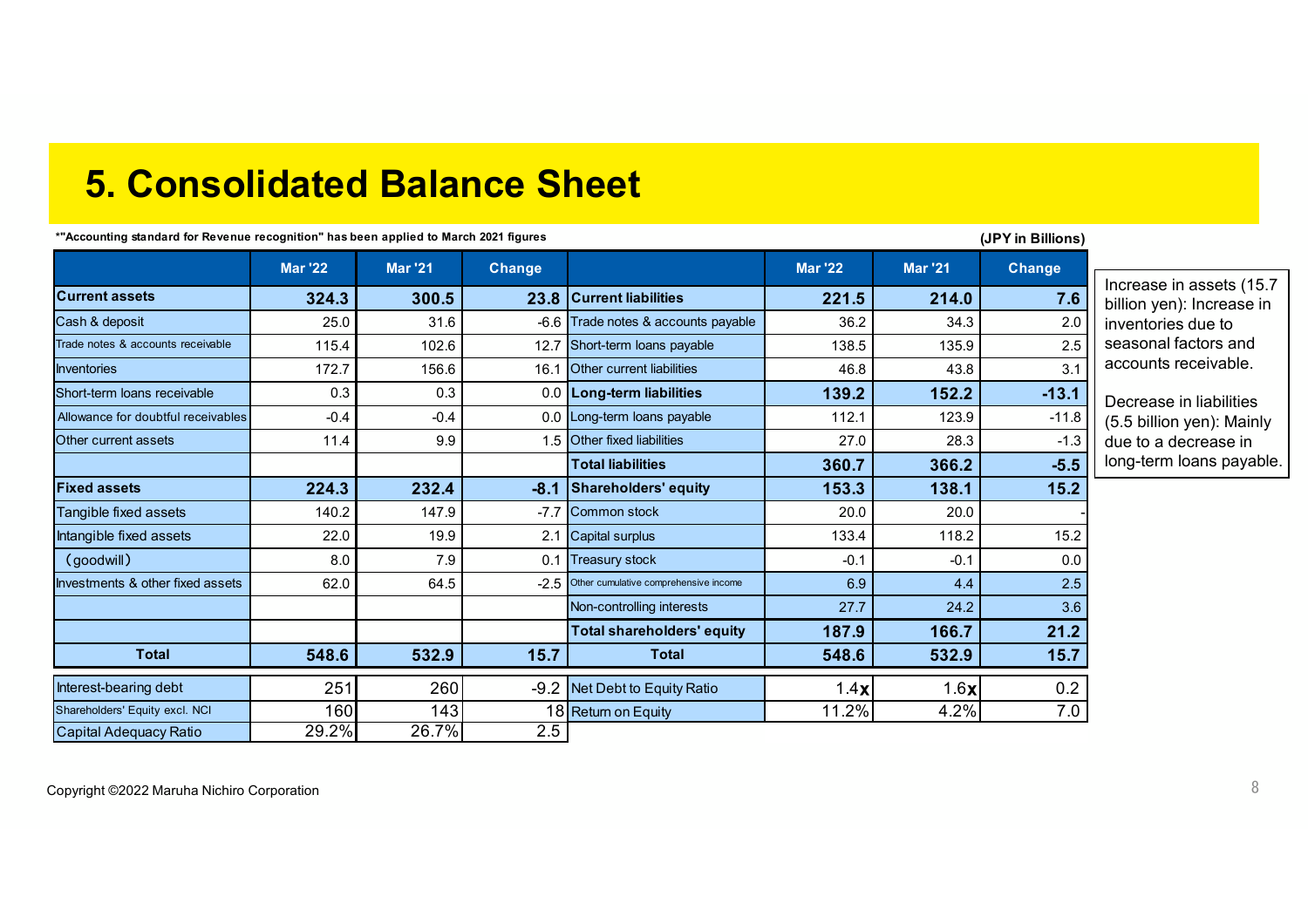## **6. Consolidated Statements of Cash Flows**

|                                            | <b>Mar/22</b> | <b>Mar/21</b> | Change  | <b>Main contents</b>                                                                                                                                                                                                                                                        |
|--------------------------------------------|---------------|---------------|---------|-----------------------------------------------------------------------------------------------------------------------------------------------------------------------------------------------------------------------------------------------------------------------------|
| Cash flows from operating activities       | 19.2          | 33.4          | $-14.1$ | Net income before taxes and adjustments 27.5<br>Depreciation and amortization 16.4<br> Decrease (Increase) in trade accounts receivable −9.9<br>IDecrease (Increase) in inventories -14.6<br>Increase (Decrease) in trade accounts payable 2.7<br>Corporate taxes paid -3.5 |
| Cash flows from investing activities       | $-10.3$       | $-12.0$       | 1.7     | Payments for purchases of tangible fixed assets -14.8<br>Proceeds from sales of tangible fixed assets 4.6                                                                                                                                                                   |
| Cash flows from financing activities       | $-17.2$       | $-10.8$       | $-6.4$  | Increase (decrease) in short-term borrowing 1.0<br>Proceeds from long-term borrowing 33.9<br>Repayments of long-term debt -46.5                                                                                                                                             |
| Cash and cash equivalents at end of period | 24.4          | 31.2          | $-6.7$  |                                                                                                                                                                                                                                                                             |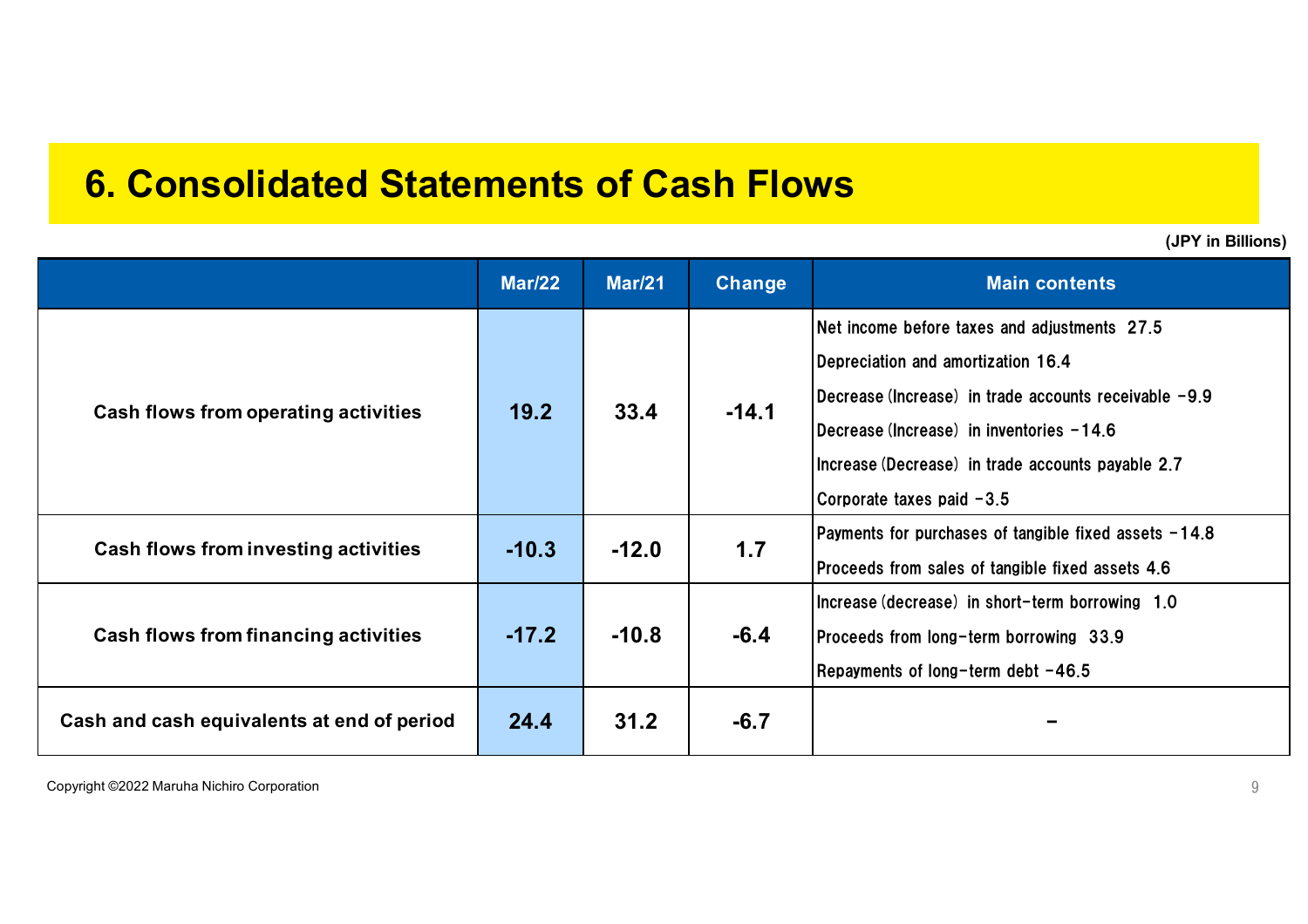### **For Inquiries, please contact**

**Investor Relations Group Corporate Planning Department Maruha Nichiro Corporation** E-mail: ir-info@maruha-nichiro.co.jp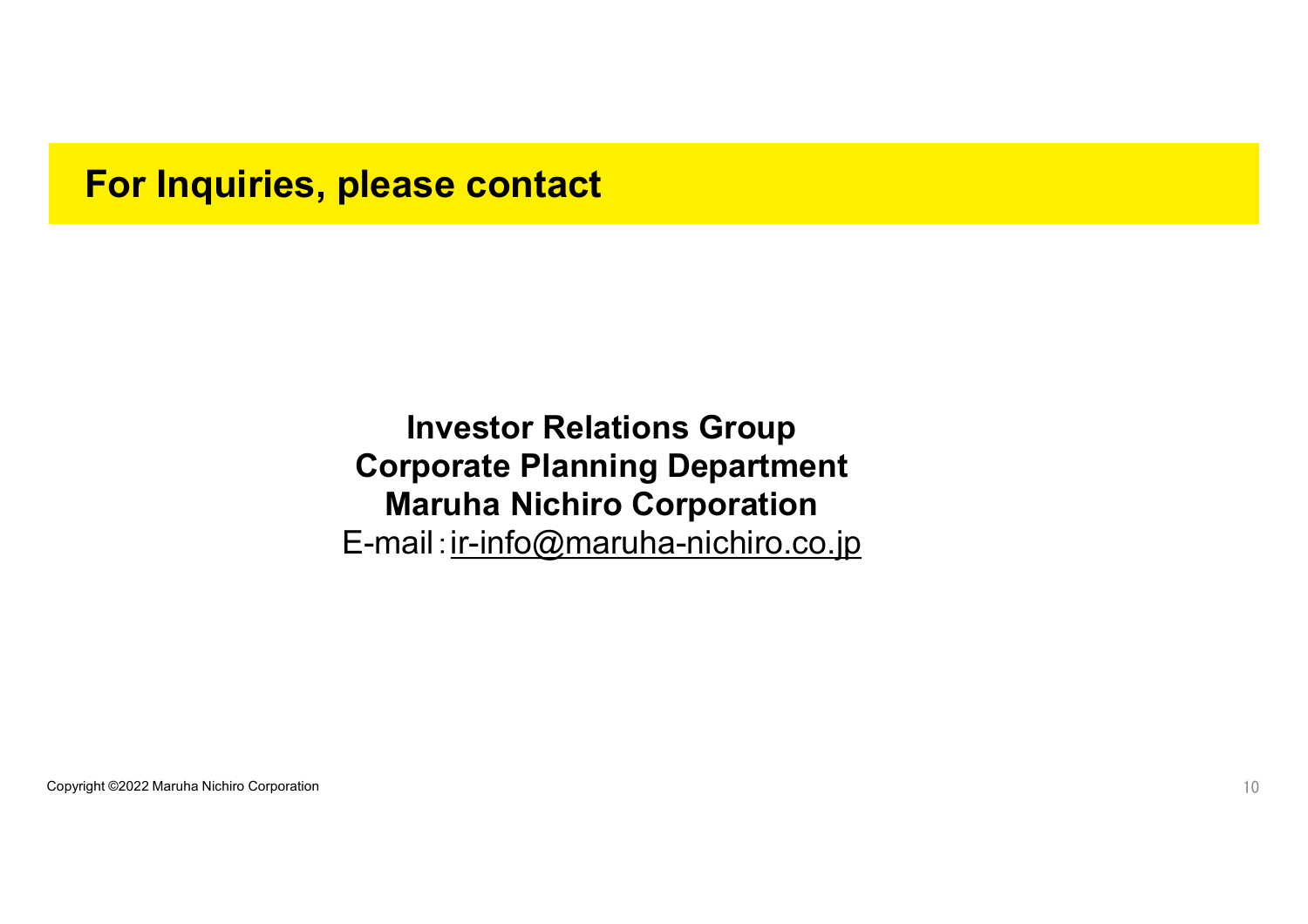# **Thank You**